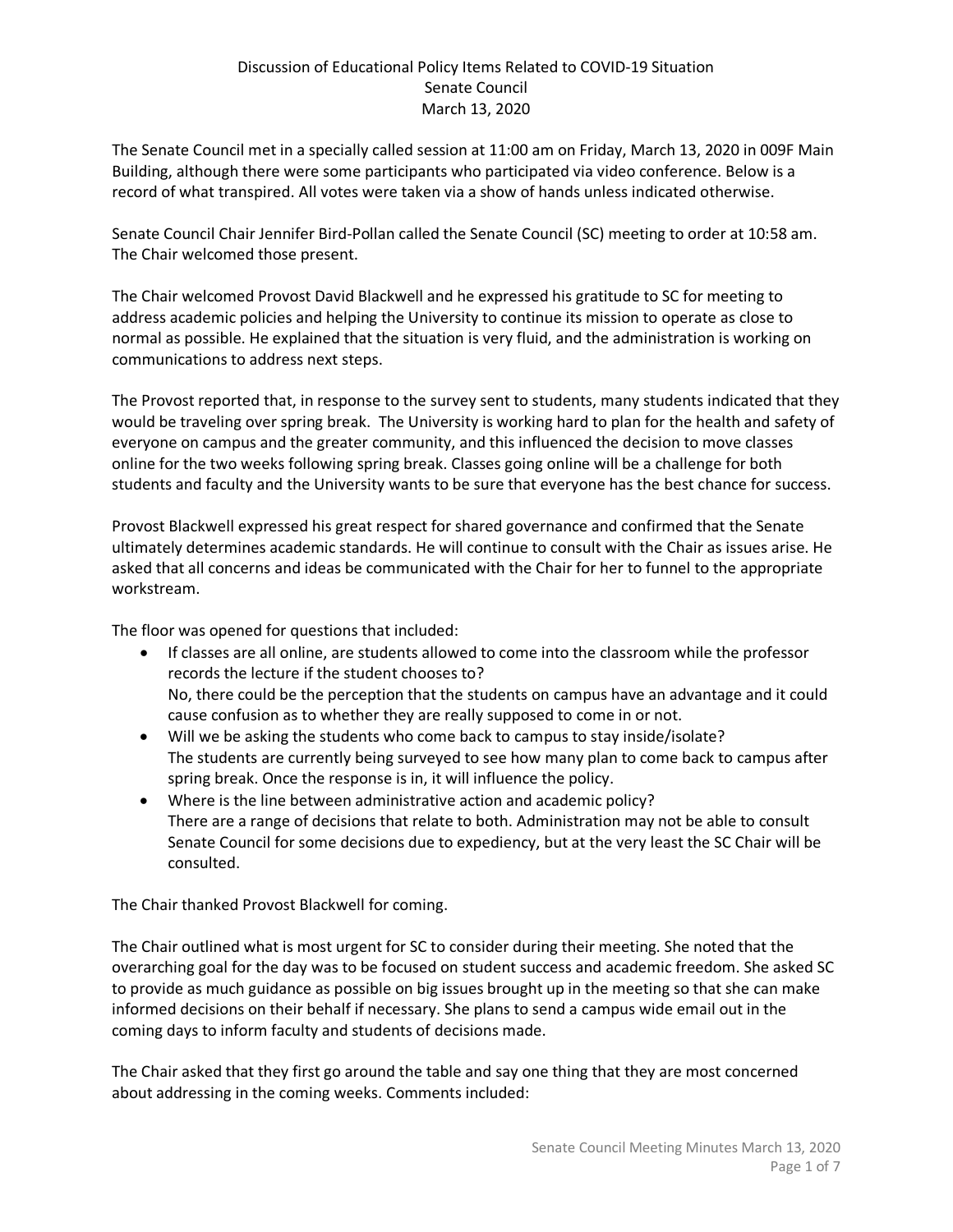### Discussion of Educational Policy Items Related to COVID-19 Situation

### Senate Council

### March 13, 2020

- Students receiving all curricular components for graduation
- Syllabus modification
- Health and safety of faculty and staff
- Students graduating on time
- Students' choice of pass/fail grading
- Continuity of instruction for experiential courses
- Technical requirements for students and faculty
- Hands on activities that cannot be recreated online
- Withdrawal window
- Long term delivery of courses
- Long term accommodation of students
- Empowering faculty to modify syllabi as soon as possible and in writing
- Alternate delivery to students can include more than online teaching and should be used as appropriate.
- Possible student perceptions that courses offered via alternative delivery methods during this crisis are the same as distance learning classes
- Maintaining standards while supporting changes
- SACSCOC standards and maintaining the academic integrity of the degree
- Who will be making decisions about graduate students and if research will continue?

The Chair then asked everyone to go around the table and share solutions. Comments included:

- Conduct summative exams online
- Instructional designers are available for faculty who need help thinking about best modalities
- Spend the time between now and the end of the planned "alternative delivery" period planning for what may happen beyond then
- Give faculty blanket authority to change syllabi as needed and provide guidance on what can be changed.
- Clear communication from faculty to students to alleviate stress
- Faculty should not make decisions in isolation, but rather come to a departmental consensus, to help with accountability.
- Extending withdrawal window for students

1. Statement Regarding Temporary Changes to Courses, Degree Programs, and Certificate Programs. The Chair asked SC to email her with thoughts about the draft email message going out from SC to faculty. The email was meant to convey the message that UK is not becoming an online university and that the spring 2020 semester is not precedent setting. Grossman suggested adding a statement about the importance of keeping everyone healthy and asking faculty to be as flexible as possible with students.

## 2. Will SC and Senate meet digitally, in person, or a combination of both?

The Chair consulted with General Counsel William Thro about conducting online meetings for Senate and SC. Thro informed her that the state law was updated in June of 2018 to allow for online meeting, but it must immediately cease if any Senate member loses connection and it may not continue until the connection is restored. The Chair commented that for the smaller SC group this is a good option, but for a full Senate meeting, there may be too much potential for technical problems. She noted that SC does have the authority to make decisions on behalf of Senate.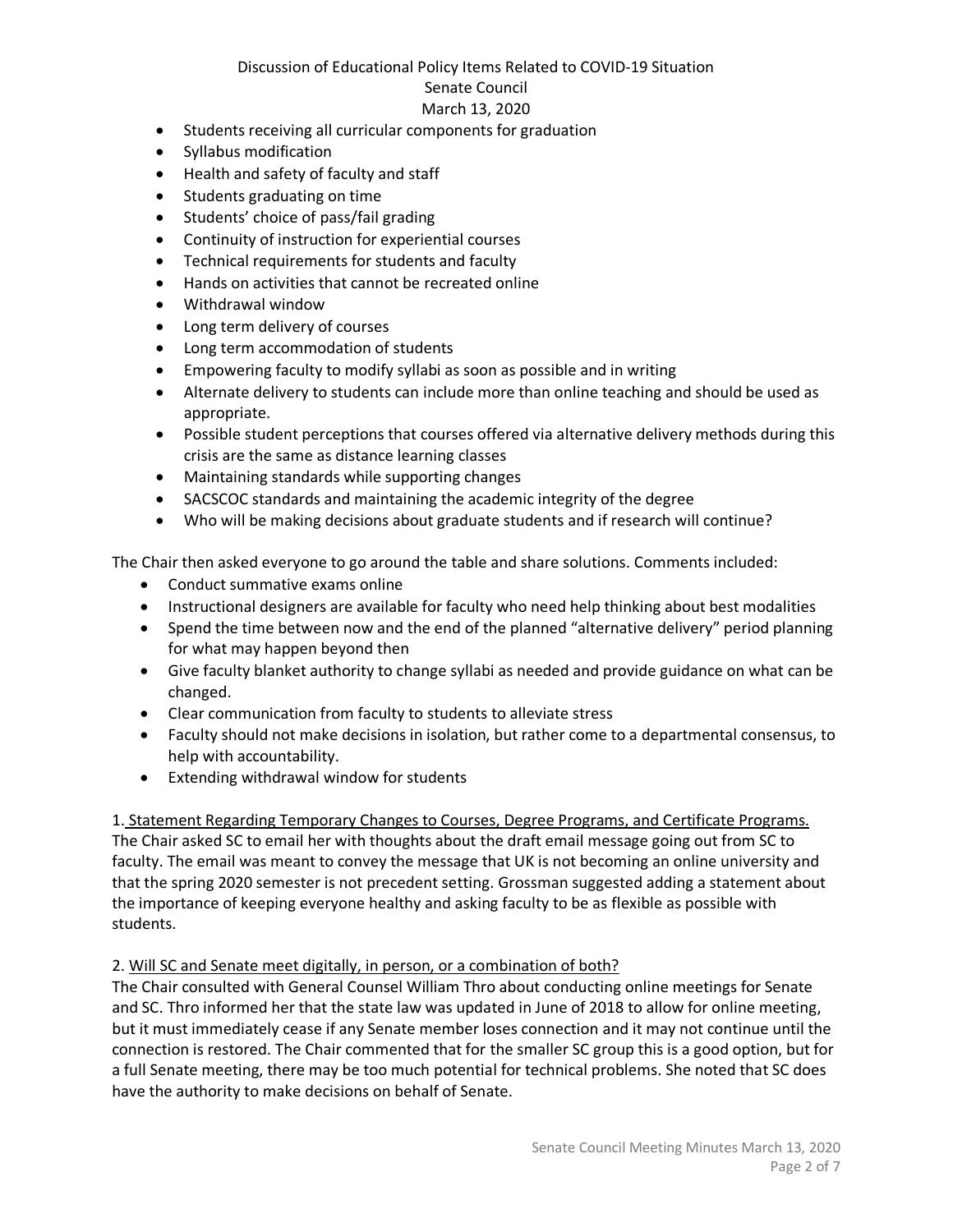There was discussion about posting the Senate agenda online and asking Senators to send their comments to SC so they can make voting decisions that are informed by input from senators, even if the senators will not be voting on the items. By using Zoom, online meetings will be transparent and anyone could attend. It was suggested to postpone items that can be postponed until the full Senate is able to meet.

### 3. Things to think about

Possible Senate Rule waivers and guidance for such waivers was discussed. For example, there may be instances when students need a study abroad course to complete program requirements, but the trip has been cancelled.

Assistant Provost for Strategic Planning and Institutional Effectiveness Annie Davis Weber explained that she received an email from SACSCOC that clarified the number of credit hours required for a student to graduate cannot be changed by institutions. She did note that if comparable courses are available, they can still meet program requirements with course substitutions, or if learning is demonstrated in other ways.

There was discussion about Directors of Graduate/Undergraduate Studies having the authority to accept alternative courses if they are found to be equivalent to the course the student is unable to take.

The Chair then asked SC members to think about the possibility of changing program requirements rather than total credit hours. SC members discussed the matter and determined that directors of undergraduate studies (DUSs) and directors of graduate studies (DGSs) already had the authority to approve a wide range of course substitutions. In response to questions, Registrar Kim Taylor cautioned SC members that if course substitutions were being made, a degree audit should be run to be sure the outcome will be what was sought. There were questions about tracking course exceptions and Taylor said that there would be a way to track exceptions.

There were a few comments about substitutions for college-level requirements and the Chair suggested that the college's associate dean would be the best resource for those issues.

## Calendar- Withdrawal

The Chair reminded SC members that the last day to withdraw from a course during the spring 2020 semester will be coming up on April 3. SC members were generally supportive of the idea to delay the deadline to withdraw from a course until much later in the semester. There was discussion about the deadline extension and how it would affect students. It was noted that these policies will depend on the length of time that courses are being taught via alternate delivery methods. Registrar Taylor informed SC of the current deadlines for grading windows and the potential for faculty to have a shorter grading window to turn grades in if withdrawals deadlines are extended. In response to other comments, Taylor stated that the deadline to withdraw needed to occur before the grading window opens at the end of the semester. Brion spoke in favor of extending the withdrawal deadline and having a shortened grading window.

SC members discussed the specific date to identify as the last day to withdraw, as well as whether or not it should be contingent upon the possibility of a return to regular delivery of classes. There was also discussion of the potential impact retroactive withdrawal appeals (RWAs) if the withdrawal window is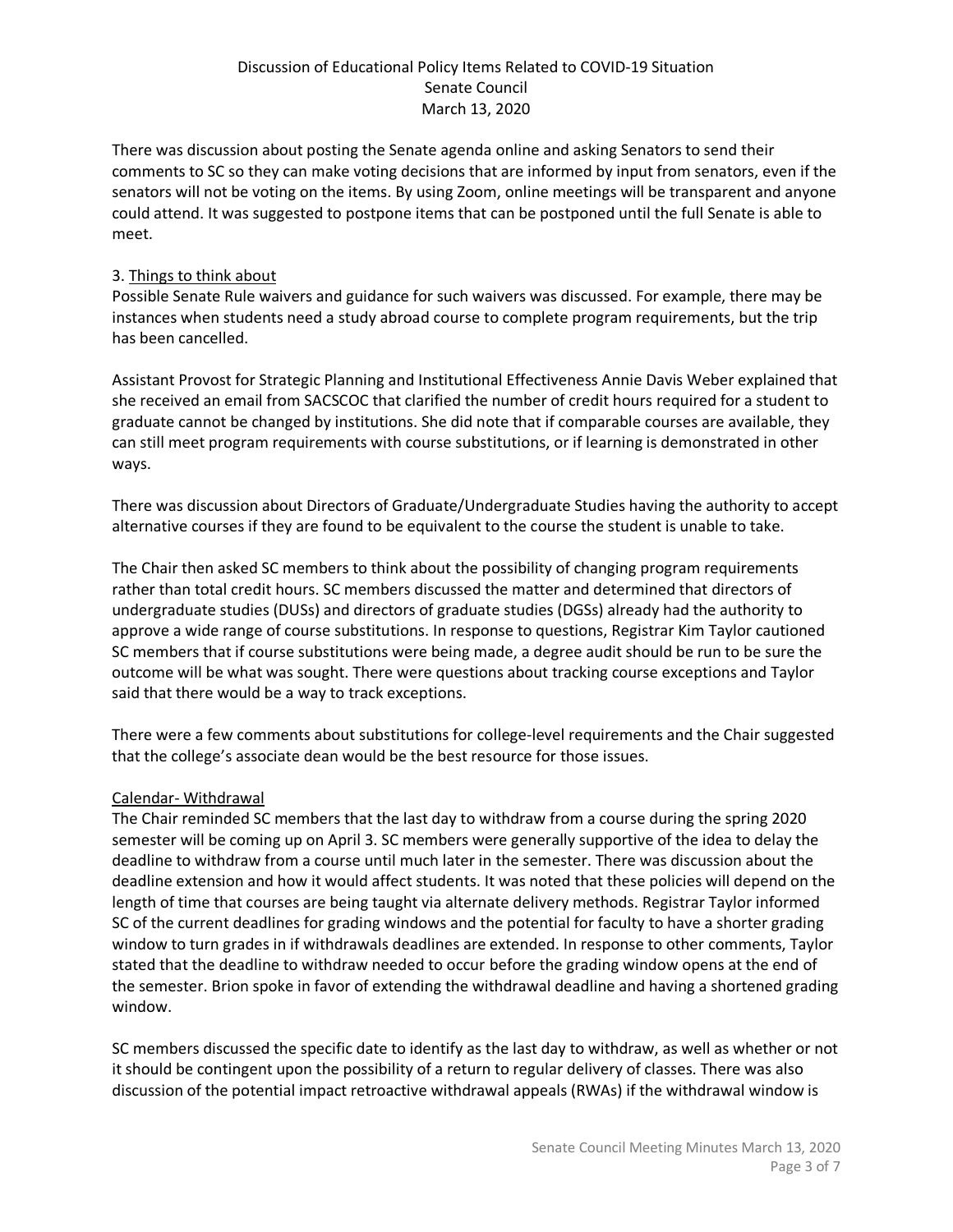not extended sufficiently. Because the Senate's Retroactive Withdrawal Appeals Committees (SRWAC) prefers to grant withdrawals for an entire semester (but not for a single course), students who do not withdraw but then receive a poor grade may not have recourse in the future to use the retroactive withdrawal appeals process to withdraw from one course retroactively.

Gail Brion (EN) made a **motion** to extend the last day for students to withdraw from classes for the spring 2020 semester to May 12, 2020 11:59 pm (EST), the day after grades are submitted. Michael Hamilton (SGA) **seconded**. The Chair asked if there was any debate. Taylor commented that having the withdrawal date so late would impact the colleges' progression audits, which will be impacted if a student withdraws from a course on May 12. The date could be managed, but it would mean delaying all degree conferrals, along with a host of other issues.

Robert Grossman (AS) made a **substitute motion** to change the last day for students to withdraw from classes for the spring 2020 semester from May 12, 2020 to May 1, 2020 11:59 pm (EST). Leslie Vincent (BE) **seconded.** The Chair asked for debate on the substitute motion. There was discussion about the potential for more students filing for retroactive withdrawals and a suggestion that grades be turned in earlier. Ombud Kaveh Tagavi stated that having the withdrawal date fall immediately before final exams would be feasible from his perspective. He said that at that point, it would be difficult for any student to make an RWA based on course modality or other problems related to the COVID-19 situation. The Chair noted that the SC could create expedited or alternate proposals for COVID-19-related RWAs if it was needed in the future. SC members agreed that the proposed change to the withdrawal date was a onetime change, for spring 2020 only.

Davy Jones asked about professional programs with special calendars. The Chair said that the change being discussed related to the Academic Calendar and professional programs with authority to create their own calendars will need to bring their requests for calendar changes to SC.

A **vote** was taken to substitute Grossman's motion for Brion's motion and it **passed** with seven in favor and four opposed. The Chair then asked SC members to discuss and debate Grossman's motion, to change the last day to withdraw to May 1. SC members acknowledged the concerns raised by all three student members about permitting to submit RWAs for single courses. The general consensus was that if the RWA process was not working smoothly for all students, a modified process could be developed by the SC.

A **vote** was taken for the motion to change the last day for students to withdraw from classes for the spring 2020 semester to May 1, 2020 11:59 pm (EST) and the motion **passed** with none opposed.

## Pass/Fail

The Chair informed SC that the last day for students to change their grading option from a letter grade to pass/fail was February 5, 2020, but SC has the option to change this date to later in the semester. She asked SC what their thoughts were about this.

Allison Soult (AS) made a **motion** to make the last day for students to change their grading option from a letter grade to pass/fail for spring 2020 classes the last day of classes, currently May 1, 2020. DeShana Collett (HS) **seconded**. The Chair asked if there was any debate. The was discussion about the ramifications that students might face by changing from a letter grade to the pass/fail option but it was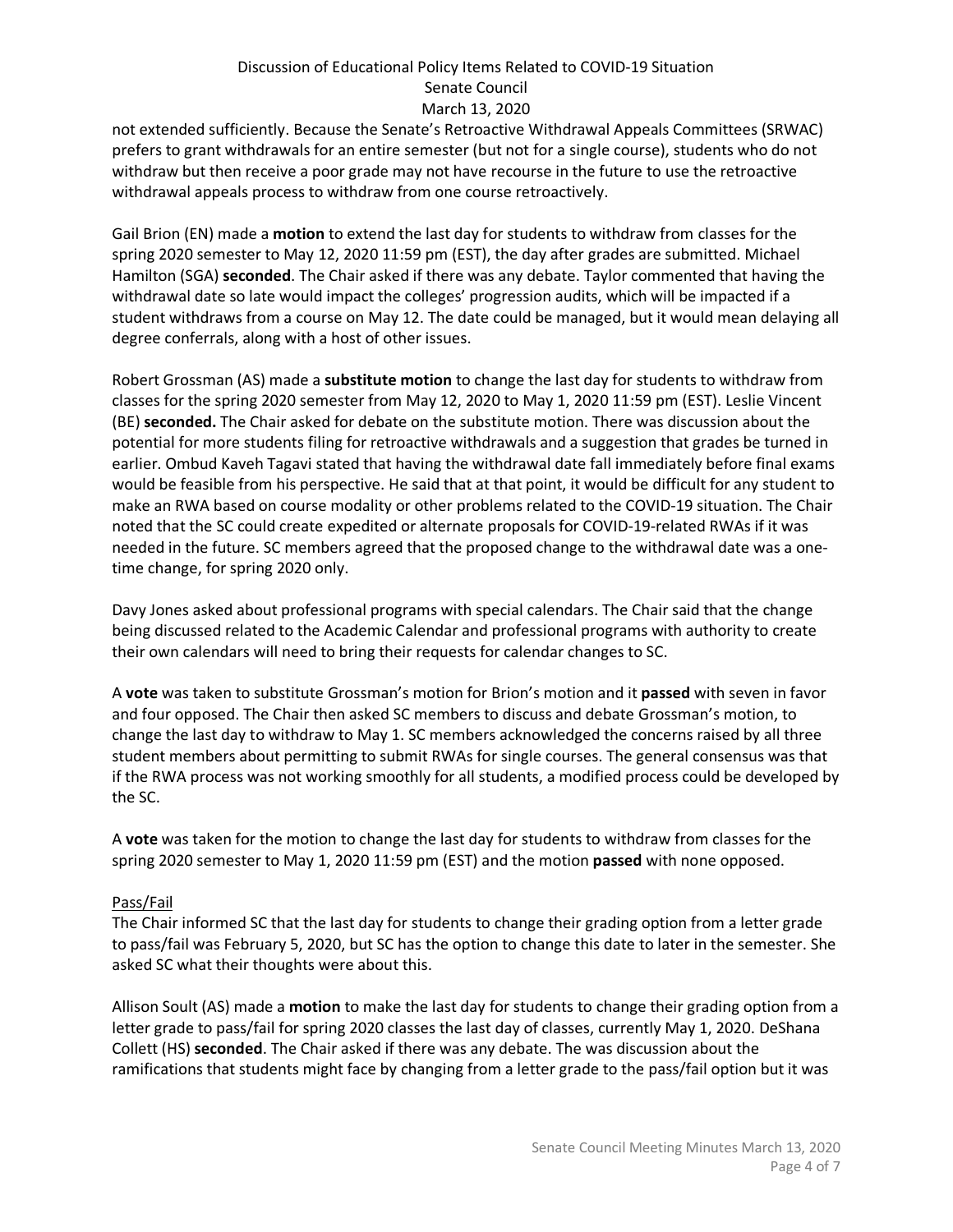noted that ramifications could be addressed if the SC voted to change the date by which a student must switch from a letter grade to pass/fail grading. A **vote** was taken and the motion **passed** with all in favor.

The Chair then asked SC members to discuss implications for students who change their letter grade to pass/fail. Undergraduate students currently can take up to four elective courses as pass/fail and the Chair asked if that should be changed for the spring semester.

SC members discussed the issue and the comments included:

- Taking a course pass/fail for this one semester will follow the student around and will be difficult to track in the future.
- Students generally cannot use pass/fail grading for required courses.
- Freshman are not allowed to use the pass/fail option.
- Students on academic probation are not allowed to use pass/fail grading.
- Students are only allowed a limited number of courses to be pass/fail.

Grossman suggested the anticipated changes that would allow a student to take a program requirement should only be applicable to students graduating in May or August. There was little support for asking programs to submit a record of the exceptions being granted. After discussion, Brown commented that restricting the changes to only May and August graduates would only help some students. If a nongraduating student was currently in a program-required course this semester and the course would not be offered again prior to their graduation, the student essentially would not be able to take the course pass/fail. The Chair commented that DGSs and DUSs could still allow substitutions in the future for such students.

There was broad support for reminding DGSs and DUSs that they should be consulting with program faculty, especially the faculty of record. SC members were supportive of delegating to college-level faculty the responsibility for making decisions about pass/fail courses and college requirements. Discussion continued. In response to a question from the Chair, Taylor confirmed that a DUS currently already has the authority to allow a student to take a major requirement pass/fail, and that a collegelevel requirement for a letter grade could be waived by an associate dean. There were a few comments about allowing students to take UK Core courses with pass/fail grading but the Chair said she preferred to ask the Senate's UK Core Education Committee to provide a recommendation prior to any SC action.

SC members then focused on whether or not freshman would be allowed to take courses with pass/fail grading. Hamilton (SGA) made a **motion** to eliminate all class-specific language in the Senate Rules related to pass/fail policy for spring 2020 so that freshman may elect the pass/fail option. Connor Richardson (SGA) **seconded**. The Chair asked if there was any debate and reminded everyone that this motion is related only to undergraduates. A **vote** was taken and the motion **passed** with ten in favor and one abstaining.

The Chair asked SC what their thoughts were about allowing students on academic probation to use pass/fail grading for the spring 2020 semester.

Soult made a **motion** to allow students on academic probation to choose pass/fail grading for electives during the spring 2020 semester. Hamilton **seconded**. The Chair asked if there was any debate but there was little. A **vote** was taken and the motion passed with none opposed.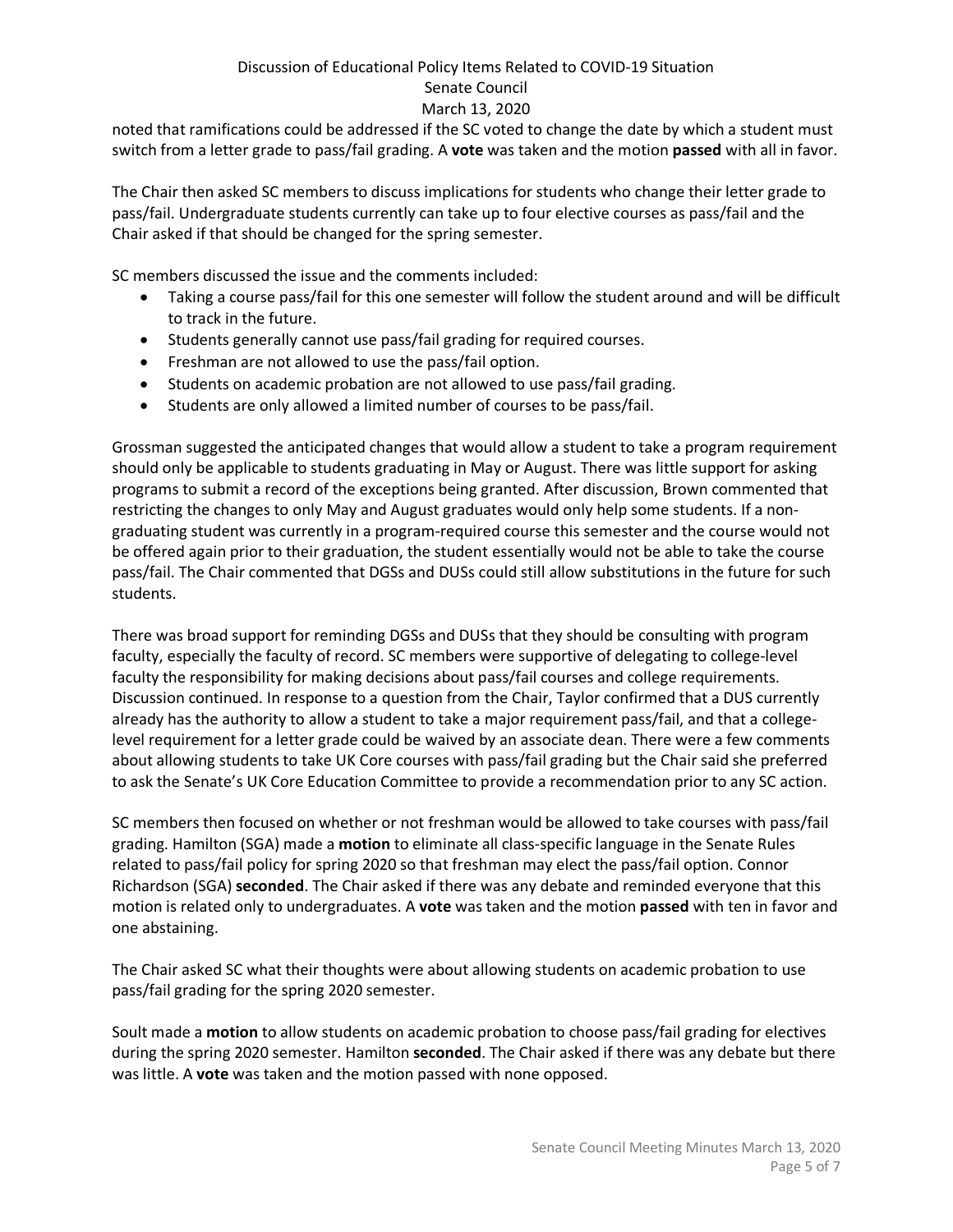The Chair then asked SC for their thoughts about the maximum of four pass/fail elective classes allowed for undergraduate students.

Grossman made a **motion** that all pass/fail courses taken during spring 2020 not count toward the fourcourse cap on pass/fail courses. Brion **seconded**. It was clarified that the change would apply even if a student was already enrolled to take a course as pass/fail. The Chair asked if there was any debate and there was. SC members also discussed how this change could affect repeat options and challenges this may cause for the Registrar's Office. A **vote** was taken and the motion **passed** with all in favor. Grossman clarified that the change did not permanently remove the cap of four electives taken pass/fail, but rather that the pass/fail courses taken during spring 2020 would not count towards the four.

The Chair said that when she sent out the campuswide message, she would include a reminder about the individual authority people at the college level and the program level already had authority to make some decisions. SC members suggested sharing the information as widely as possible and offered a variety of suggestions, including a communication directly to students.

## 4. Specific Plans of Action for Changing Program Requirements

### **Syllabi**

The Chair asked Roger Brown (AG) to describe his suggestions and he did so. He noted that many faculty are going to be concerned about the prospect of changing syllabi for their courses in the middle of the semester, even if it was warranted due to the pandemic. There was discussion about when faculty should provide students with updated syllabi. They also discussed the challenges of informing students and faculty of the recent changes to the Academic Calendar, pass/fail changes, and the process for faculty to change syllabi. The Chair commented that it sounded like there was a consensus among SC members that current policies permit instructors to adjust syllabi in response to extreme circumstances. There was also discussion about how changes will differ if classes go online for two weeks or for the remainder of the semester Discussion continued, at length.

Grossman made a **motion** that during the spring 2020 semester, faculty are authorized to change their syllabi due to extraordinary situation being faced and must communicate any changes to their students. Vincent **seconded**. The Chair asked if there was any debate. There was discussion about encouraging instructors to minimize their changes to syllabi. There was also discussion about setting dates for changes to be turned in and the time period open for changes. A **vote** was taken and the motion **passed** with all in favor.

#### Excused Absences

There was discussion about waiving *SR 5.2.4.2.1* ("Acceptable Excuses") for the spring 2020 semester. Waiving this *SR* would allow any absence declared by the student be considered an excused absence. There was concern about this proposed change being overly permissive and difficult for instructors, especially those with large classes, but it was noted that the duration of classes shifting to alternate delivery modes would play a part in deciding how to best deal with the issue. There was also discussion regarding specific challenges for students without access to reliable internet.

SC suggested that a message be sent to instructors encouraging them to be flexible with students during spring 2020 because of the extraordinary circumstances. SC strongly recommends that faculty not require a doctor's note if a student explained they were absent due to sickness. There is already federal guidance from the Centers on Disease Control and Prevention (CDC) regarding when and when not to